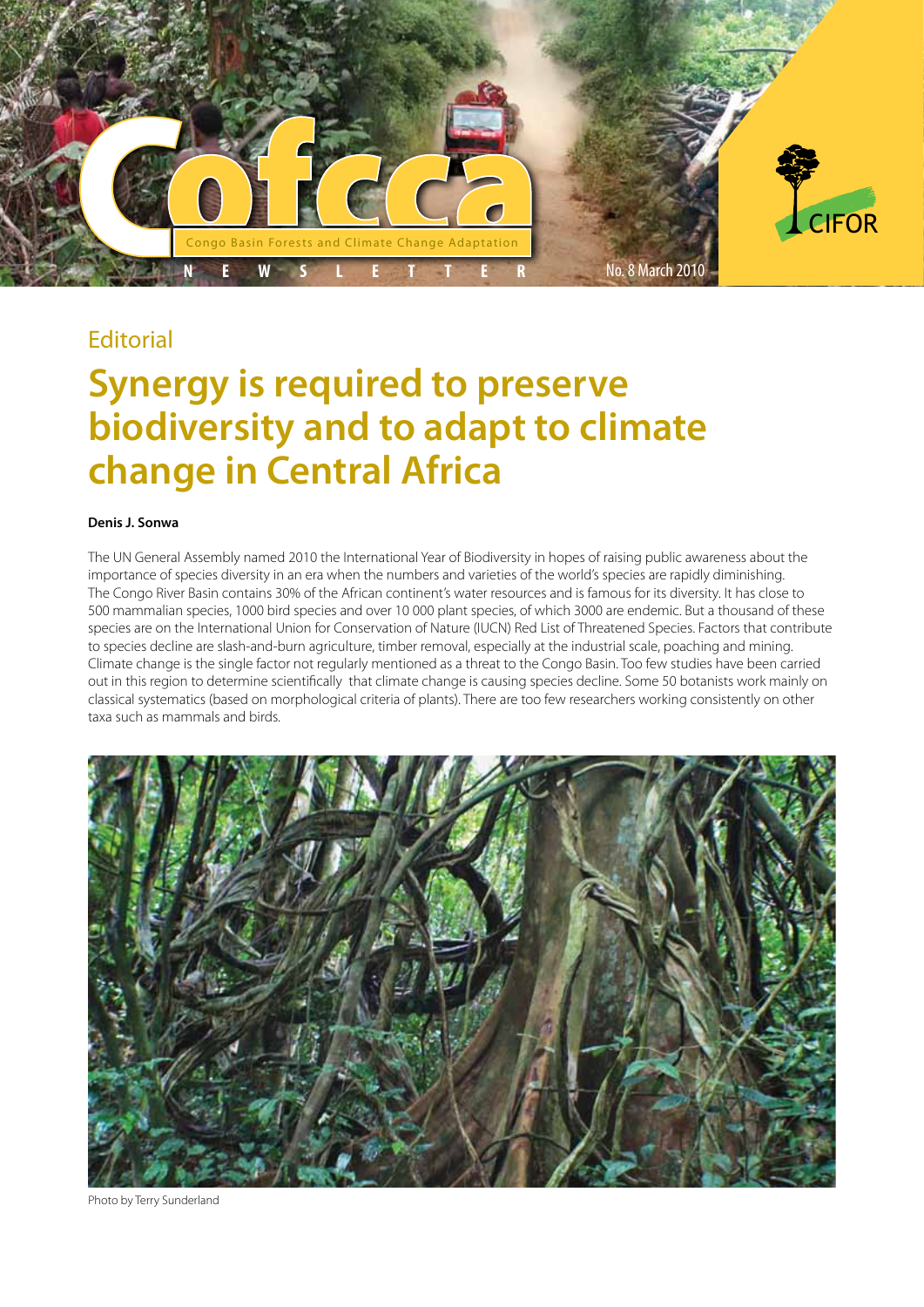

Climate variability and change generally manifest themselves as extremes of either drought or deluge. Increased temperature translates into greater incidence of infectious disease.

Strategies for addressing climatic factors have been discussed with village communities through the Congo Basin Forests and Climate Change Adaptation (CoFCCA) project. Not only do climate factors affect humans, they also affect animal and plant life. Species vary greatly in their ability to adapt to climate change. An IUCN global study on birds, amphibians and corals shows that 70–80% of endangered species are sensitive to climate change. Of those not yet on the IUCN Red List, between 28 and 71% are sensitive to climate change. Climatic disturbances make endangered species more fragile. Even those species not considered endangered are rendered more vulnerable.

Climatic phenomena have influenced habitat and species distribution in the Congo Basin in the past. The effects of glaciation are well known, but those events were non-anthropogenic – that is they were not caused by human activity over the course the last century. When natural phenomenon cause climate or resource conditions to change, species adapt or migrate to areas that are more hospitable. Migration is difficult if the landscape is fragmented. Species that cannot adapt reduce their range or may even become extinct. In this situation, the most vulnerable species are the ones with small populations, limited range and small climatic margins. Madagascar is one example (discussed below, in the review section). At the present rate of climate change, habitable ranges in that country are expected to expand for 18% of the species, and contract for 45%. If the transition between forestland is not well managed, Madagascar will lose about 11-27% of its current habitat. If the transition is not well planned, the figure will be almost double. In general, the mangroves, the forest canopy and the high mountains are the most vulnerable habitats, although there is are considerable populations of endemic and endangered species living in the high mountain areas of Central Africa, that is, the Albertine Rift and the highlands of West Cameroon.

The Central African forests are gradually becoming fragmented. Between 1990 and 2000, annual gross deforestation (0.17%) and degradation (0.15%) disrupted the forest habitat and its biodiversity. The 341 protected areas (IUCN Categories I to VI) extending over 14% of the lands of the Basin countries, were pillars of biodiversity conservation, offering havens to species trying to adapt to climate change. Species that could migrate from one zone to the other were better able to resist the resource

and climate upheavals taking place their habitats. It is important to protect the forestlands in an area like the Congo Basin where 70-90% of rainwater is recycled by the regional forests. Biodiversity is not only selfsustaining but it is also instrumental in maintaining the structure and dynamics of the forest. Climate change disturbs animals and insects that play a role in pollinating forest plants. If the Central African forests become as fragmented as those in West Africa, climate change will speed up, and increase the fragility of plant and animal life.

The international community actively promotes conservation in this part of the world. The Congo Basin Forest Partnership (CBFP), working with the Central African Forests Commission (COMIFAC) clearly reflects international concern for the lasting protection and sound management of the Congo Basin's biodiversity. In 2010, CBFP facilitation shifts to Canada, a country at the vanguard of climate change adaptation. The review section of this newsletter describes the natural history of British Columbia, the province that has the greatest species diversity in Canada. British Columbia is exemplary when it comes to demonstrating the benefits of synergy between conservation and adaptation to climate change.

In Central Africa, the CBFP is trying to reconcile biodiversity conservation with the well-being of the twenty-nine million people living in the Congo Basin forests. Through this partnership, twelve landscapes, extending over 685 000  $km^2$  (36% of the forestlands of Central Africa) have been designated. With support from Canada's International Development Research Centre (IDRC), activities have been launched to promote conservation and sustainable use of the forest whilst preserving biodiversity. CoFCCA decided to work in two of these landscapes, using a participatory approach to develop climate change adaptation strategies. The project includes working on agro-biodiversity using both external (e.g. with IITA for cassava), and in-house varieties. This activity focuses on promoting growth and commerce for complementary, non-wood forest products in an effort to promote wildlife biodiversity and preserve forest habitat.

Forests are vital not only for the well-being of populations whose lives depend on them but also for the environment. Forests store carbon, recycle water and stabilise the local climate and climate worldwide. Taking action to protect them is essential. In their efforts to establish national adaptation plans, countries in the CB region can refer to the CB biodiversity conservation vision. Despite changes occurring at various levels in the region (more advanced initiatives relating to biodiversity conservation and early stages of development in adaptation strategies) synergy will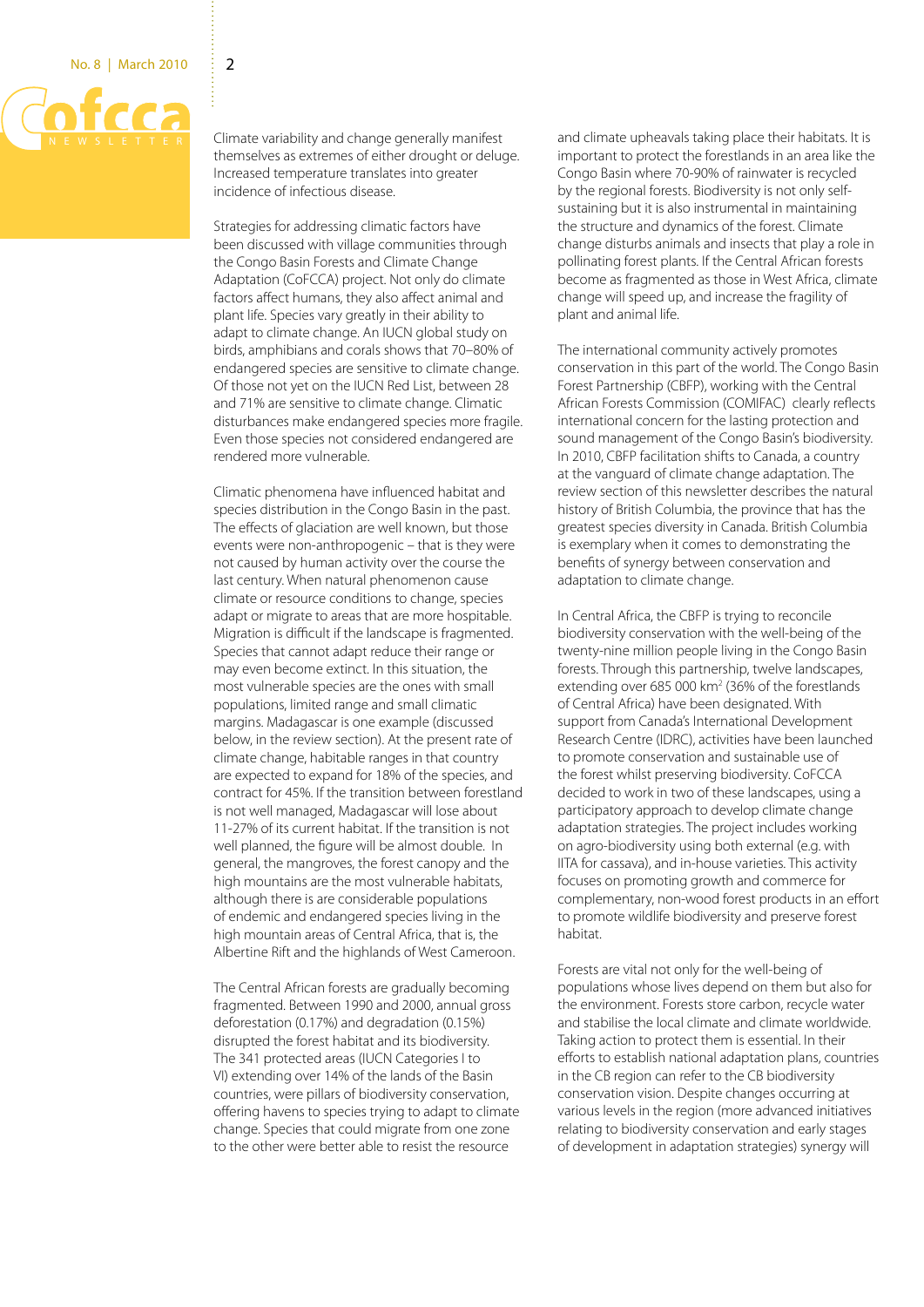

be required in preserving and using the biodiversity at the sub-regional level. The CoFCCA project creates the groundwork for regional and national work in the forests of the Congo Basin, which, as time goes on, we hope will be just one of many initiatives that will identify geographic areas that are the most sensitive to climate change. We hope to be catalysts

in this field. For prospective actions, there is an urgent need to identify the geographic areas that are the most sensitive to climate change.

May 2010 be a good year for biodiversity and climate change adaptation in Central Africa!

# **Modeling: How to predict the future climate in the Congo Basin**

### **Wilfried Pokam**

For future climate change adaptation policies to be effective, including the local characteristics of the Congo Basin in climate models is key. The CoFCCA project has included an atmospheric modeling component that draws on a regional model called PRECIS. The Intergovernmental Panel on Climate Change (IPCC) presented simulations of future climate using General Circulation Models that can be applied in planet-wide studies. For regional climate change scenarios, e.g. the Congo Basin, models are needed with a higher resolution to depict regional situations, such as the topography, more accurately. Regional models do just that. The Met Office's PRECIS regional circulation model reproduces the results of General Circulation Models but provides more detailed coverage of the specific characteristics of the region under study.

The Met Office provided the latest version of PRECIS model (version 1.8.2) and validation data. After the new material was installed, the first model validation step began. All the simulations will be made using data from a geographic area (a window) in the Congo Basin. Windows of different sizes are currently being modeled through short simulations. Upon completion, the window whose data best approximates the model will be selected, as simulations of this window will reflect the specific characteristics of the sub-region.

The future climate simulations are expected to produce data that can be used to identify vulnerable zones in the Congo Basin. These areas may be prone to flooding, drought or to major temperature variations, any and all of which can affect human health.

# **CoFCCA presents Congo Basin climate change policy issues to tropical foresters at Yale University**

### **Olufunso Somorin**

I attended the 15th Annual Conference of the International Society of Tropical Foresters at Yale University in the United States on 11-13 February, 2010. This year's theme was 'Tropical Forests and Climate Change: linking impacts, adaptation and mitigation'. My paper, 'Sustaining the Congo Basin forests in a changing climate: policy discourse on adaptation and mitigation', discussed emerging science surrounding the policy objectives of adaptation and mitigation in the forest sector. It emphasised how adaptation and mitigation strategies are framed for policy deliberation and development and how different actors are converging around these discussions.

The audience included about 100 scholars. Professors Thomas Lovejoy and Ariel Lugo were guest speakers.

My presentation was well received. It was amongst the few selected for a special issue in Yale's Journal of Sustainable Forestry.

I also participated in a panel on adaptation during the conference that addressed the science and policy of adaptation in the forest sector. I emphasised vulnerability and adaptive capacities of the social system and the forest ecosystem, and how to assess them. The panel also stressed the value of mainstreaming adaptation into national development policy.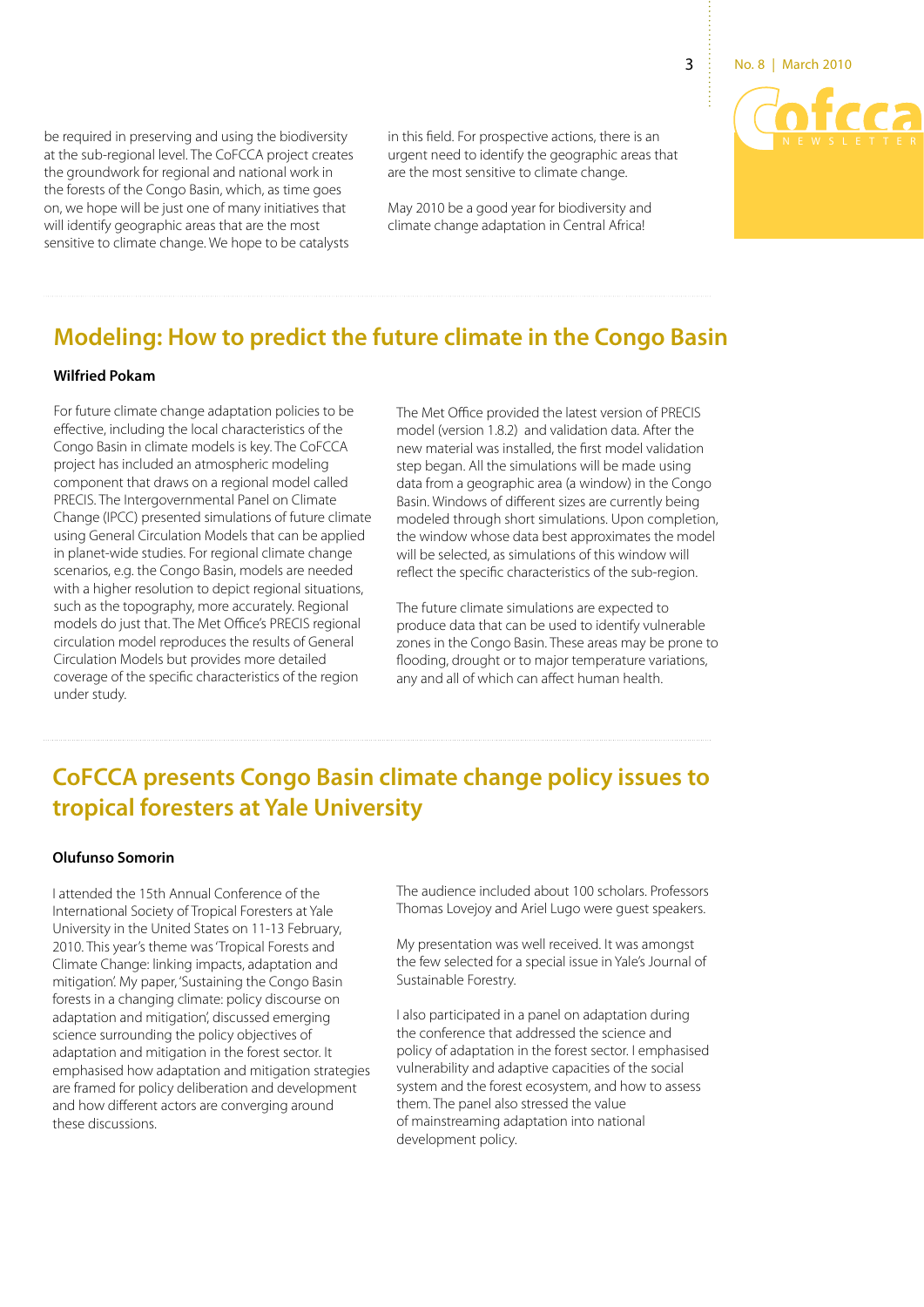## News

# **Capitalising on Participatory Action Research experiences**

### **Denis Sonwa**

A workshop to summarise experiences with Participatory Action Research (PAR) was held at the El Marsa Hotel in Algiers from 1 to 5 March 2010 as part of the IDRC monitoring process. It allowed selected mentors to work with the ACCA program teams in the field. The CoFCCA project's PAR activities were supervised by Dr. Anne-Marie Tiani, Denis Sonwa from Cameroon and Bruno Bokoto from CAR . Two CoFCCA members also attended. Laura German of CIFOR, who is the senior leader of the teams' monitoring processes, served as the workshop facilitator, together with the mentors.

Teams assessed progress in their PAR activities and then, together, thought about ways to capitalise on their experiences for publication. It was suggested that the participants contribute case studies to the PAR methodology manual, which was designed at the very first PAR workshop that Youssoufa (Cameroon) and Émile (DRC) attended. Providing examples of

projects underway would benefit the manual. Many proposals were made during the discussion, amongst them, the possibility of producing a book on the project's experiences. Laura then led the workshop in producing policy briefs, an exercise that can be carried out quickly.

Since the mentoring process was scheduled to end officially on 6 April 2010, Henri Lo, the Chief Program Administrator in charge of PAR at IDRC asked the participants to start thinking about the IDRC proposal on post-mentoring . Mentoring had served COFCCA project members well. It had enabled Dr Anne-Marie Tiani to provide major support to the CoFCCA project. The workshop concluded with this suggested strategy: When back in their countries, participants should focus their projects on producing publications. Laura, who is coordinating the capitalisation process, is anxious to receive them... let's get to work!

# International Women's Day **Land tenure and climate change come to Obala**

### **Edith Abilogo**

From 11 to 13 March 2010, a workshop for discussion and training on 'Gender, land tenure and the vulnerability of women facing climate change in the Lékié Department' was held in Obala. It was coorganised by the CoFCCA project, Women Organising for Change in Agriculture and Natural Resource Management (WOCAN), and the African Women's Network for Sustainable Development (REFADD).

The event aimed to advance understanding of the challenges presented by current land tenure and forestry laws in Cameroon. Discussions were aimed at identifying gender discrepancies in these laws and examining how these discrepancies make women more vulnerable to climate change. Participants conferred on strategies and opportunities for women to advocate for gender parity in the new forestry laws in Cameroon and in Central Africa.

Twenty women from Lékié Department held discussions with the local authorities. They drew attention to the gender issues in laws, institutions, programs and policies. They pointed out urgent problems of land and forestry rights and climate change adaptation. They discussed the attenuation efforts currently underway.

It became clear that very few women had access to land. This has socio-economic and political effects since over 70% of the people working in the agricultural and natural resources sectors in Cameroon are women. An exercise to identify men's and women's activities and resources in the village brought out the disparities. Men's work , for instance, is not highly diversified or fragmented since men work mainly on the cash crops. Their work, however, seemed tougher than women's work. Women carry out several activities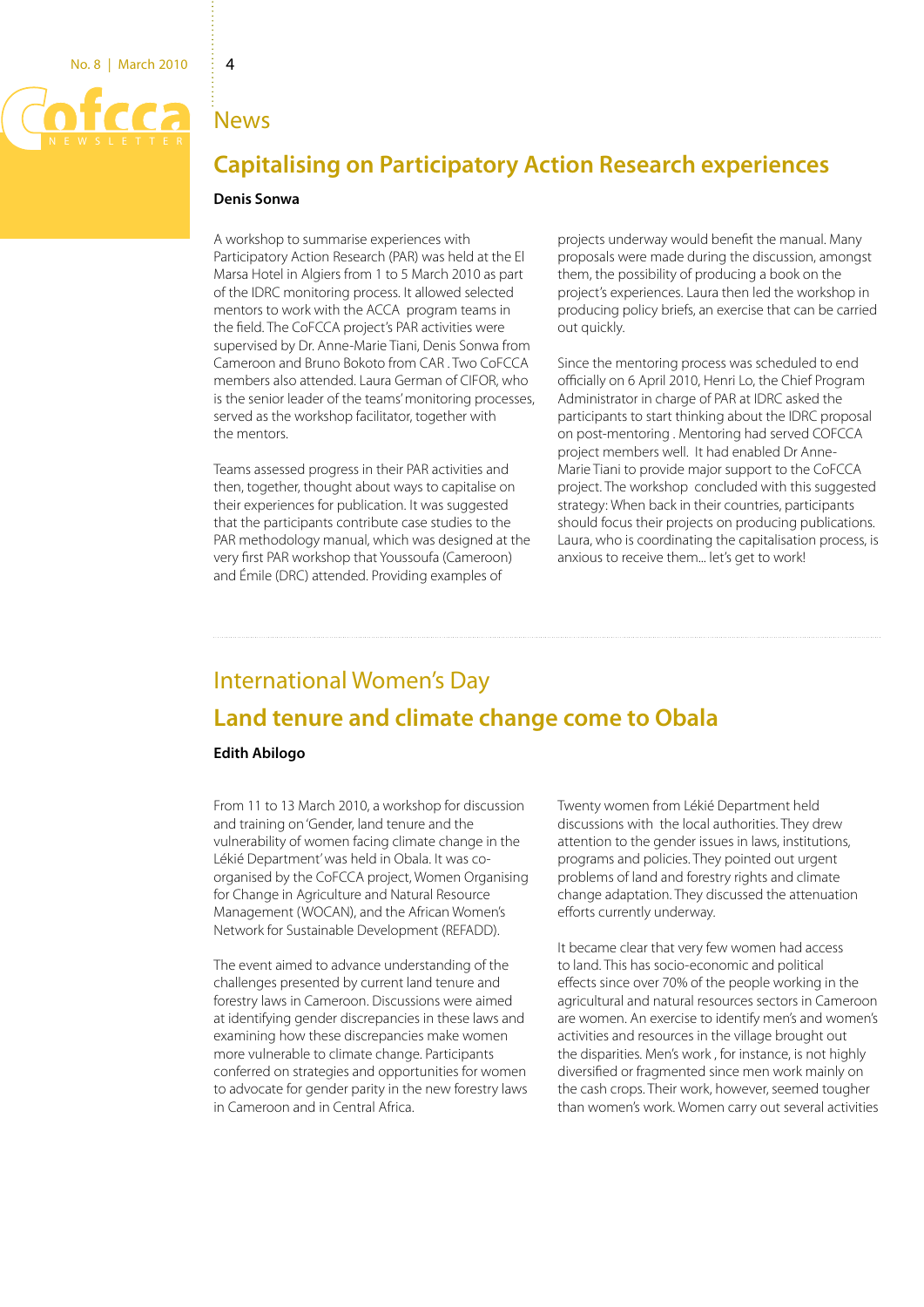simultaneously, ranging from household chores to field work. But because of the devastating effects of bush fires on the equilibrium of the forests and, hence, the climate, both groups practice slash-and-burn agriculture, for the cash crops and the food crops.

A survey of the women participants showed that close to 90% were not consulted on land or forestry matters because the men felt it was their domain. The need for equal ownership laws should be considered from the angle of the women's increasing importance in the Cameroonian economy. Men manage real estate and forestland as their personal property despite Art. 390 of the Civil Code that gives women usufruct and inheritance rights and the right to bequeath properties to their children, regardless of gender. Furthermore, gender is an important factor in the discussion of climate change. Women play a key role

in current adaptation and attenuation strategies. During the discussions amongst the women, men and local traditional authorities, the level of vulnerability of each of the groups appeared to depend heavily on the group's status and social responsibilities. These factors in turn affect each group's capacity to respond to climate change. Women, for instance, feel that their experience is different from that of men and that they are vulnerable because of their social roles and poverty.

The discussion ended with the following assessment: allowing women to manage Lékié forestland would protect against the increasing resource scarcity which, by itself, is leading to accelerated forest degradation and, ultimately, detrimental effects that lead to climate change.

# **Third PAR Workship in Kisangani and Mambassa**

## **Youssoufa Bele**

From 12 to 25 March 2010, a sub-regional workshop on Participatory Action Research (PAR) was held as part of the 'Congo Basin Forests and Climate Change Adaptation in Central Africa' (CoFCCA) project in Kisangani and Mambassa, Democratic Republic of Congo. The purpose of this workshop, (the third of its kind) was to assess progress in implementing the PAR in three countries where the project is being implemented. More specifically, the aim was to:

- help the teams examine progress;
- identify challenges and successes, and lessons learned;
- intensify thought on the conceptual basis of PAR and climate change adaptation;
- facilitate studies on field activities;
- plan the next steps; and
- hold discussions with the teams preparing the IDRC reports, articles for publication and other public products on PAR for various audiences.

The workshop resulted in the final selection of adaptation strategies identified by the villages and the preparation of an outline for partnerships with CIFOR. The following criteria were used in the selection of strategies:

- feasibility in terms of time (short, medium, or long term);
- project duration: 1 year;
- connection with the CIFOR mission and the project;
- connection with the forest, local populations, and climate change adaptation;
- reasonable cost; and
- experimental status.

In Kisangani, the activities selected were related to improved maize seed, improved cassava seed, and the establishment of a worm tree nursery. Half-hectare showcase plots of maize and cassava will be installed for each of the three areas of research. Further, seed will be shared amongst representatives from the sample villages and a nursery will be created for at least 3000 worm trees.

In Mambassa, strategies included training in beekeeping and the supply of improved cassava and banana seed. At least 80 members of the villages participating in the research will be trained in beekeeping and each one will be given a beehive. Further, one hectare cassava and banana show-case plots will be planted to produce new seed.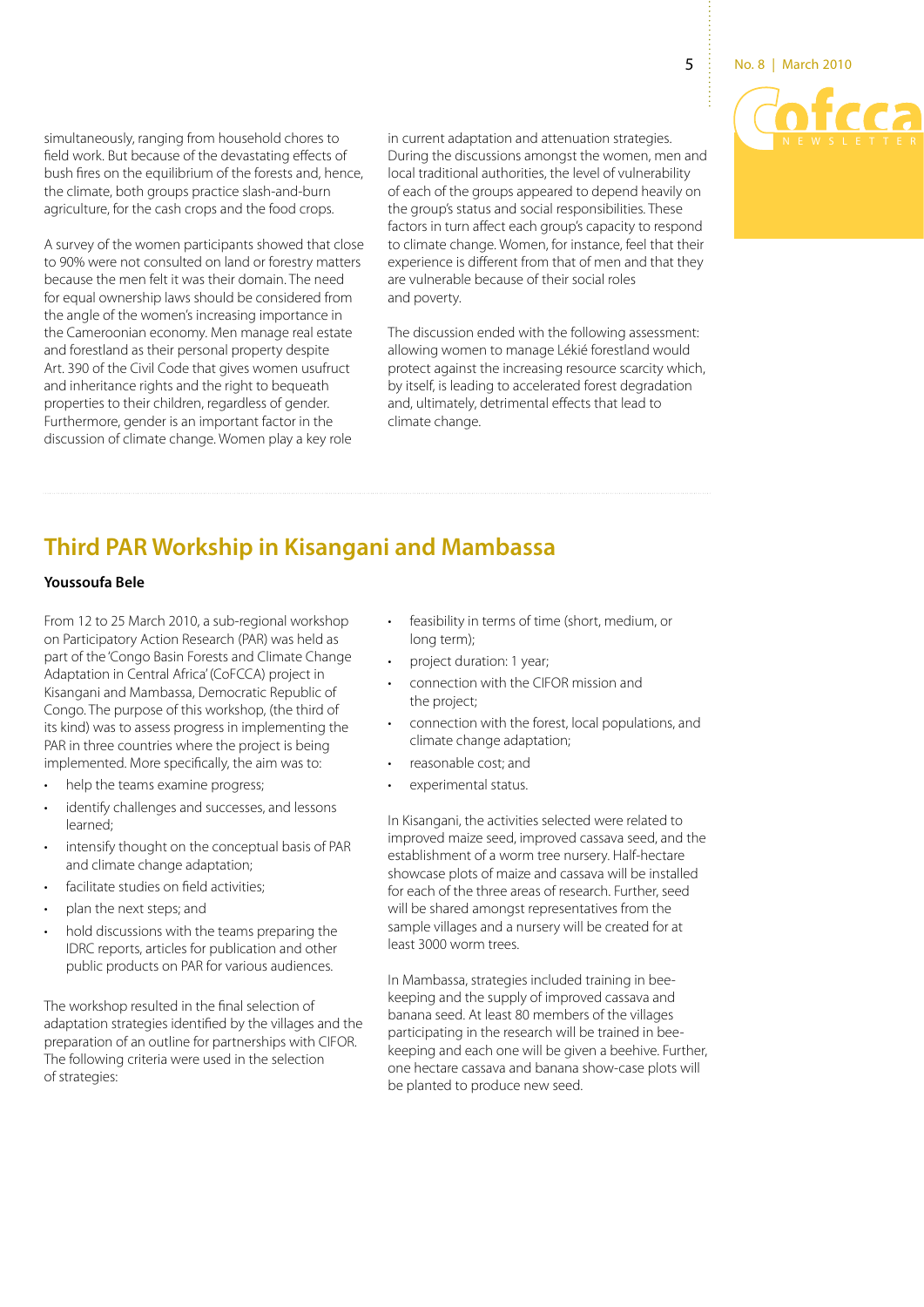

# **Development research : Training the media to have more impact on the public in Cameroon**

### **Edith Abilogo**

The International Development Research Centre and the Cameroon Union of Journalists organised a 3-day capacity building workshop for 16 journalists from the North West, South West and Central Regions of Cameroon at the end of March. Five researchers also attended, including CoFCCA researcher Olufunso Somorin.

This training is part of the capacity building and outreach activities of the Journalists Union. They seek to 'increase the number of research-related newspaper articles and radio and TV programs from about 24 a year to 24 a month'. The Union also was working to strengthen journalists' capacity to systematise media coverage of development research whilst sharpening research institutions' capacity to work well with the media.

Workshop participants produced a series of model news stories and radio programs on research to take back to their regions. They were encouraged to build a toolkit for future reference; to review background information when reporting on the impacts of research on development and on poverty reduction; and to review ways to identify credible sources for gaining information on development research in Cameroon rapidly.

Journalists learned to bridge the gap to science, and participating researchers likewise worked to communicate their research findings using nonscientific language. Olofunso Somorin spoke with the journalists about how to report on forest and adaptation issues in a way that would meet both scientists' and the public's interests.

Day 2 was dedicated to a field trip to a regional agriculture and development research center near Buea. Journalists wrote stories based on the visit, which were shared for discussions about story angle, style and language, sourcing and news value.

# National Forum on Forests

# **Dynamic of forests and climate change in Cameroon over the last decade**

### **Youssoufa Bele**

The Third Cameroon National Forum on Forests, organised by the Ministry of Forests and Nature Conservation (MINFOF) together with several other conservation organisations was held at the Palais des Congrès in Yaoundé, Cameroon from 28 March to 1 April 2010. During the forum, a side event was held by the Center for International Forestry Research (CIFOR) through its projects 'Congo Basin Forests and Climate Change Adaptation in Central Africa - CoFCCA' and 'Domestic Timber Exploitation' (Exploitation Domestique des bois) . The purpose was to present and discuss the dynamics of forests and climate change in Cameroon over the last decade.

During this event, Dr Bernard Foahom of Institute for Research and Development (IRAD) gave a presentation on 'The Stakes of the Copenhagen Summit for Climate Change: implications for Cameroon'. In recapitulating the stakes and challenges of COP15 (Copenhagen, Denmark, December 2009) he pointed out that COP15 was part of the meeting of parties at the UNFCCC, but was special because negotiations were supposed

to be held on a planet-wide agreement to control greenhouse emissions, as a follow-through to the first Kyoto Protocol (KP) commitment period. The negotiations addressed challenges related to five key points, namely:

- 1. mitigation level:
- 2. the future of the KP and the nature of the appropriate mechanism;
- 3. follow up to promises fulfilled;
- 4. the place of the tropical forests; and
- 5. the commitment and conditions of financial support by the countries of the North.

The accord that was ultimately signed did not live up to the expectations of most of the parties, especially those of the developing countries, e.g. Cameroon, since it held no binding legal commitment for the countries of the North, no precise decision on the Kyoto Protocol, and no specific information on the level of support for the climate change adaptation effort or on the contours of the REDD mechanism.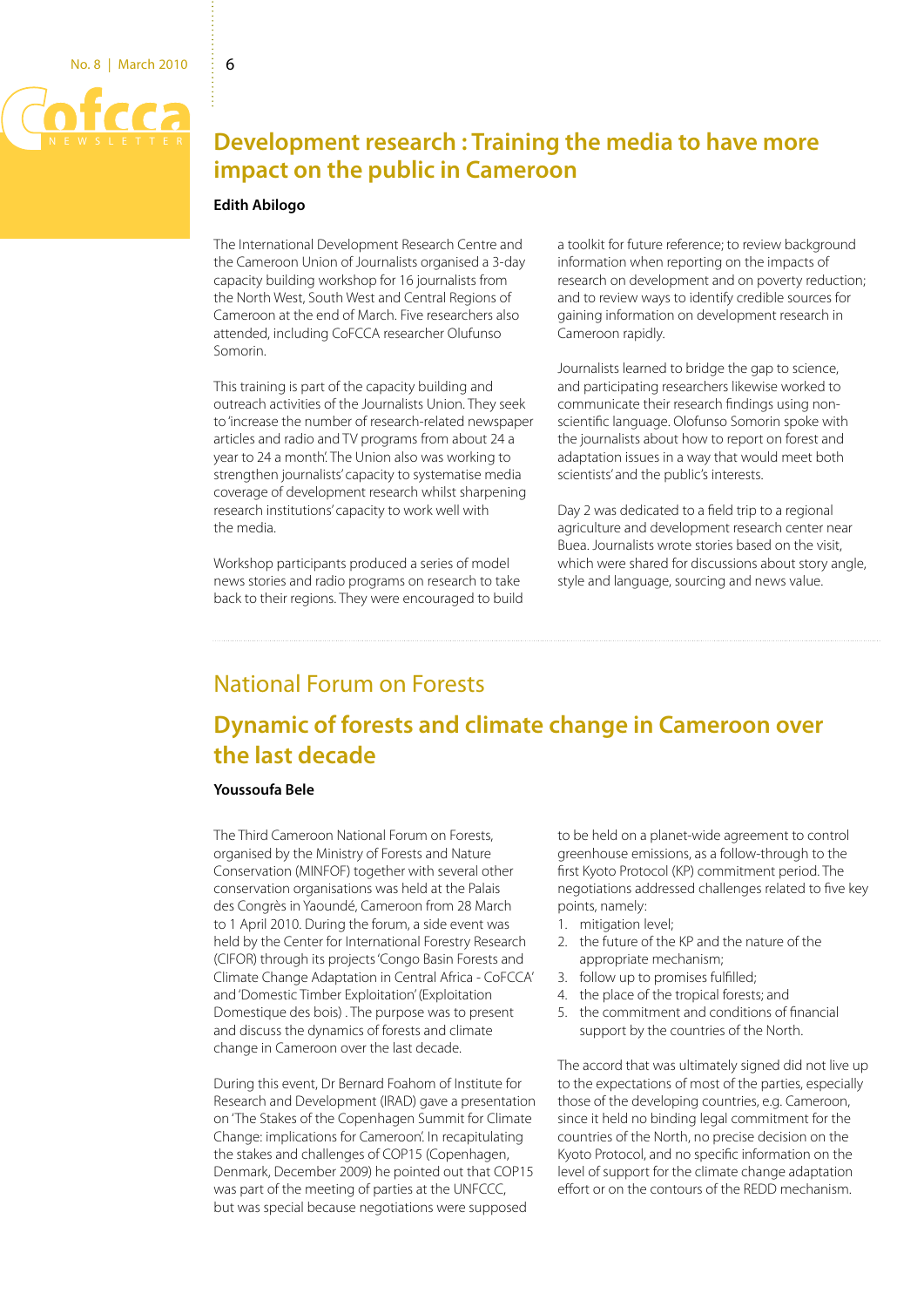

### **Waiting until mexico for a far-reaching, equitable global agreement**

The forum reached several conclusions:

- 1. Cameroon should make good use of all national and sub-regional initiatives in order to optimise the vital synergy of action;
- 2. it should avoid isolated working conditions since the challenge ahead is very complex;
- 3. it must develop a coordinated national research strategy on climate change to prevent the dispersal of energy and insufficient impact of achievements; and
- 4. it should establish a MINRESI -coordinated national research program on climate change that allows all the stakeholders to maximise the results.

As a conclusion, Dr Foahom explained that climate change ranked amongst the major stakes of the day. The consequences are unanimously recognised, but contradictory interests make negotiations difficult. Science should continue its search for knowledge and continue developing management tools to cope with these challenges, especially referring to the role of forests.

# **On gender equality in Canadian facilitation of CBFP**

### **Denis J. Sonwa**

Members of the government of Canada will now be responsible for facilitating the Congo Basin Forest Partnership (CBFP). Françoise Nduwimana, Gender Specialist with the Canadian International Development Agency (CIDA), accompanied by Jean Albert Onana Ekembéné, Development Officer at the Canadian High Commission, visited CIFOR on 15 March 2010. Françoise was anxious to hear about CIFOR's gender activities and wanted to find out how gender equality could be included in proposal designs for CBFP. Cyrie (CIFOR-Central Africa coordinator), Jane (WOCAN-Central Africa) and I received Françoise at the CIFOR office in Yaoundé. Cyrie explained CIFOR's fields of research and management's interest in including

gender in research activities, e.g. at the gender workshop held for researchers recently in Bogor and the workshop on land tenure, gender and climate change adaptation organised by WOCAN, REFADD and CoFCCA. Jane and Denis explained how gender was accommodated in CoFCCA projects.

The CoFCCA experience will provide inspiration for Canada's facilitation effort. The CoFCCA project places great emphasis on gender issues and works together regularly with other partners on initiatives designed to promote gender parity in projects and throughout the sub-region.

# **Assessment of PAR in Cameroon during the first quarter of 2010**

### **Youssoufa Bele**

Participatory Action Research (PAR) in Cameroon, under the CoFCCA 'Congo Basin Forests and Climate Change Adaptation in Cental Africa' program from January to March, focused on negotiations for the implementation of adaptation methods in the project's pilot communities. Examples include: improved cassava cuttings have been distributed to members of the Nkol-Evodo community, one of the

project sites; similarly, training on growing gnetum (vegetable) will be provided in the near future in Yokodouma and Nkol-Evodo. Negotiations are underway to provide training on raising grasscutters (cane rats) in Yokadouma and on growing mushrooms in Nkoi-Evodo.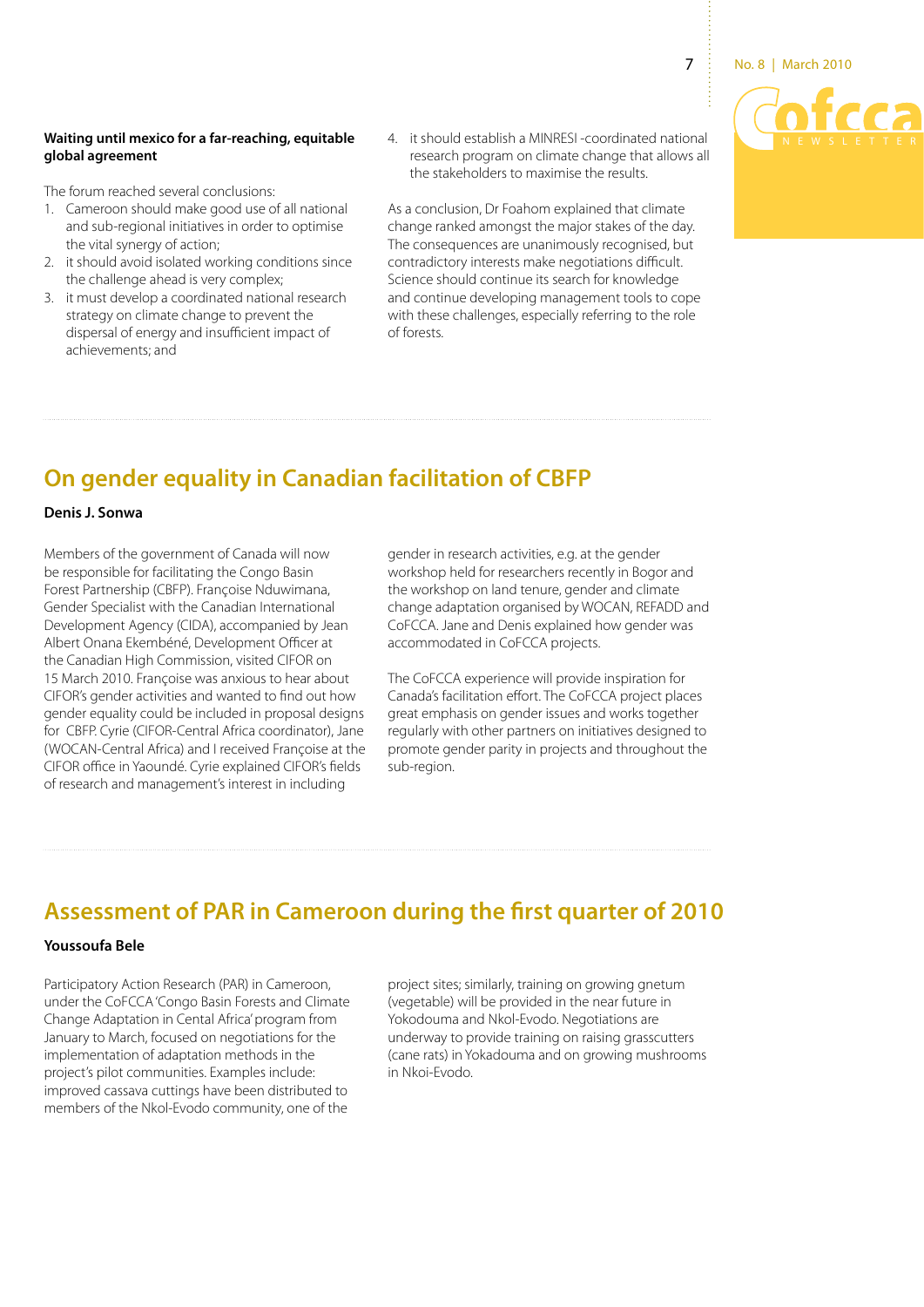

# **Institutional adaptive capacity and climate change response in the Congo Basin forests of Cameroon**

### **Youssoufa Bele**

Carolyn Peach Brown of the University of Guelph in Canada, along with Johnson Nkem, Denis Sonwa and Youssoufa Bele, all from CIFOR, recently published an article in the journal *Mitigation and Adaptation Strategies for Global Change* (15:3: 263–282) titled 'Institutional adaptive capacity and climate change response in the Congo Basin forests of Cameroon.' It examined climate change in the context of institutional response. Here's a brief overview of some of the issues the authors raised and conclusions they reached:

Climate change presents additional challenges to a diverse country like Cameroon that is part of the Congo Basin rainforest. Not only is the population vulnerable to the direct effects of climate change but forest-dependent communities are also vulnerable to changing environmental policies that may affect their access to forest resources.

Using a qualitative approach to data collection through semi-structured interviews and content analysis of relevant documents, the authors analysed decision-makers' and stakeholders' perceptions of the complex challenges of climate change in the

Congo Basin forest of Cameroon. Results indicate that whilst decision makers' awareness of climate change is high, concrete institutional response is only marginal. Cameroon has low adaptive capacity that is further constrained by weak linkages amongst government institutions nationally, amongst different levels of government and between government and communities. Civil institutions play a role in enhancing the government's ability to respond, particularly in relation to new international policies on climate change and forests.

Adaptive capacity would be further enhanced by facilitating institutional linkages and coordinating multilevel responses across all boundaries of government, as well as within the private sector and civil society. The article authors recommend that collaborative capacity building could foster the transfer, acceptance and integration of knowledge across networks, and ultimately build long-term collaborative problem-solving capacity in Cameroon.

Similar studies have been carried in Central Africa and Democratic Republic of Congo.

# **Calendar of events**

- International Open Science Conference, 24-28 October 2011, Denver, Colorado, USA
- Scientific conference on 'Gender, durability and climate change', 24-26 November 2010, Sweden
- Commonwealth Climate Change Communication Conference, 24-26 November 2010, London, UK
- UNFCCC, 16th Conference of the Parties, 30 November 2010, Cancún, Mexico

# In the media

# **CoFCCA's webpage is updated**

New documents and publications have just been posted on CoFCCA's webpage including: Participatory Action Research activity reports; annual meeting reports; all issues of this newsletter; and the posters presented by project researchers at forums and conferences.

General information on the project has also been updated on the webpage, in particular the names of the people with responsibilities and those of the new members joining the team.

The CoFCCA webpage is accessible here: http://www.cifor.cgiar.org/cofcca/\_ref/home/ index.htm.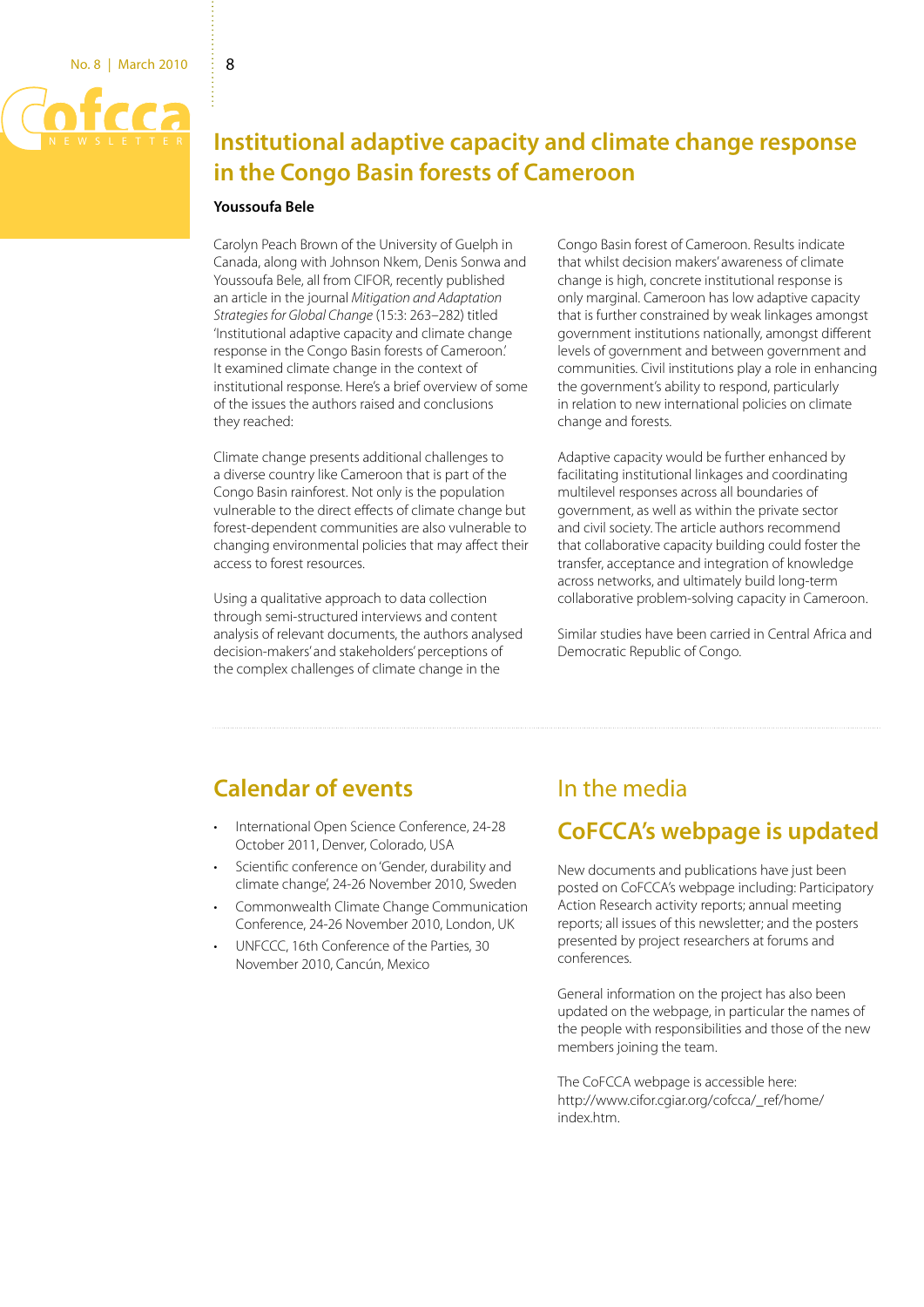9 No. 8 | March 2010

# **Publications**

# **Climate change adaptation and biodiversity conservation: An example from Madagascar**

## **Denis J. Sonwa**

An article published in Biology Letters in 2008 provides a practical illustration of a climate change adaptation plan for biodiversity conservation. In this paper, Lee Hammah of Conservation International and 19 of his colleagues present:

- 1. the biological response to past climate change;
- 2. responses to future climate changes; and
- 3. costs of adaptation actions.

Climate change during past glaciation periods has affected the species distribution in Madagascar. The fragmentation of remaining forestland reduces potential migration of species in the event of climate change. Migratory patterns provide information on the importance of maintaining corridors between the isolated forests to enable the species to withstand climate change.

Climate change projections indicate temperature increases of 1.1 to 2.6°C with concurrent changes in rainfall patterns. Further, projections indicate that with good species dispersal, e.g. through corridors, Madagascar will lose 11-27% of its current habitat but if species dispersal is bad, the habitat loss will be 17-50%. Habitat range is expected to expand for 18% of the species and contract for 45%.

Since biodiversity in Madagascar is found in the forests, adaptation efforts mainly concern the preservation

of forests and their connectivity, especially in zones with major genetic divergences between forest blocks. The authors feel that the equivalent of 30% of natural forest is needed outside the protected area network to provide forest products and income for local people. They estimate the costs for managing such an area in Madagascar.

This article gives a practical example of the type of studies that can be conducted in biodiversity conservation and climate change adaptation. It provides practical information for politicians charged with taking decisions on adapting biodiversity conservation to climate change. It is high time for similar studies to prepare the way for biodiversity conservation in the Congo Basin.

To access the report, click on the following link: http:// www.ncbi.nlm.nih.gov/pmc/articles/PMC2610084/ pdf/rsbl20080270.pdf

**Source:** Hannah, L., Dave, R., Lowry, P.P., Andelman, S., Andrianarisata, M., Andriamaro, L., Cameron, A,. Hijmans, R., Kremen, C., MacKinnon, J. *et al.* 2008. Climate change adaptation for conservation in Madagascar. Biology Letters, 4(5): 590-594.

# **Climate change adaptation and biodiversity conservation: An example of a summary report from British Columbia**

### **Denis J. Sonwa**

Understanding the link between climate change adaptation and biodiversity is a prerequisite to finding solutions to problems. Few reports convey this message adequately. Eric Kimmel's lucid and readable summary report has done just this for British Columbia (BC), in Canada. He presents information crucial to understanding the problems and challenges climate change and loss of diversity pose to the province.

Of all the Canadian provinces, BC has the greatest species diversity. It is home to over 3000 species of which one-third are endangered, threatened or in some way considered vulnerable. This background summary presents information on biodiversity and climate with emphasis on the vulnerability of biodiversity to climate change. Most importantly, it proposes potential adaptation strategies. Kimmel's 60 page report focuses on: